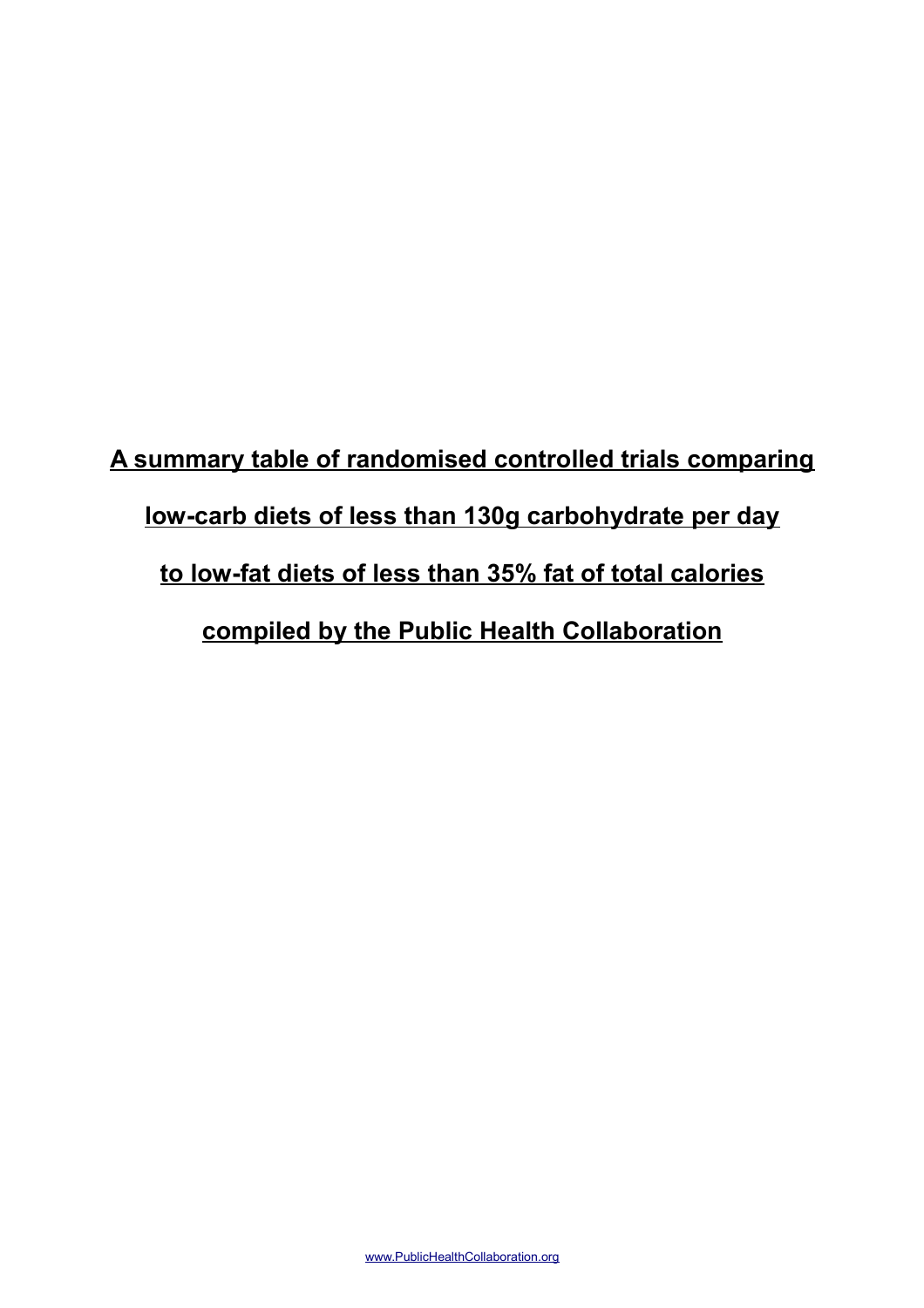| <b>Time Frame</b><br>& Reference | Low Carb (LC)<br><b>Weight Loss</b> | Low Fat (LF)<br><b>Weight Loss</b> | <b>Subjects</b><br>(LC V LF) | Time Frame<br>& Reference | Low Carb (LC)<br><b>Weight Loss</b> | Low Fat (LF)<br><b>Weight Loss</b> | <b>Subjects</b><br>(LC V LF) |
|----------------------------------|-------------------------------------|------------------------------------|------------------------------|---------------------------|-------------------------------------|------------------------------------|------------------------------|
| 6 Months [1]                     | $8.5kg*$                            | 3.9kg                              | 22 v 20                      | 1 Year [34]               | 5.1kg                               | 3.1 <sub>kg</sub>                  | 62 v 64                      |
| 12 Months [2]                    | 4.3kg                               | 2.5kg                              | 20 v 17                      | 48 Weeks [35]             | 11.37kg                             | 9.62kg                             | 57 v 65                      |
| 6 Months [3]                     | $5.8$ kg*                           | 1.9 <sub>kq</sub>                  | 43 v 36                      | 3 Months [36]             | 5.0 <sub>k</sub> g                  | 3.7 <sub>kq</sub>                  | 63 v 66                      |
| 12 Weeks [4]                     | $9.9kg*$                            | 4.1kg                              | 16 v 14                      | 24 Weeks [37]             | 12.0kg                              | 11.5kg                             | 46 v 47                      |
| 12 Weeks [5]                     | $6.2kg*$                            | 3.4 <sub>kg</sub>                  | 22 v 23                      | 6 Months [38]             | 6.0kg                               | 5.9 <sub>kg</sub>                  | 57 v 174                     |
| 24 Weeks [6]                     | 12.7kg*                             | 7.2kg                              | 46 v 34                      | 1 Year [39]               | 2.1kg                               | 3.0 <sub>k</sub> g                 | 40 v 40                      |
| 30-50 Days [7]                   | $5.5$ kg $*$                        | 3.5 <sub>kg</sub>                  | 28 v 28                      | 6 Weeks [40]              | $6.1kg*$                            | 3.9kg                              | 15 v 15                      |
| 10 Weeks [8]                     | 7.0 <sub>k</sub> g                  | 6.8 <sub>kg</sub>                  | 15 v 16                      | 24 Weeks [41]             | $7.1kg*$                            | 4.7kg                              | 28 v 30                      |
| 6 Weeks [9]                      | 6.2kg                               | 6.0kg                              | 16 v 16                      | 3 Months [42]             | 7.6kg*                              | 4.3kg                              | 22 v 19                      |
| 6 Weeks [10]                     | $6.4kg*$                            | 4.2kg                              | 12 v 11                      | 6 Months [43]             | 4.3kg                               | 4.0 <sub>kq</sub>                  | 29 v 30                      |
| 3 Months [11]                    | $3.55$ kg*                          | $0.92$ kg                          | 40 v 39                      | 6 Months [44]             | $2.6$ kg                            | 1.4 <sub>kq</sub>                  | 12 v 12                      |
| 12 Weeks [12]                    | 6.3kg                               | 5.3kg                              | 49 v 47                      | 8 Weeks [45]              | 7.4kg                               | 6.5kg                              | 12 v 12                      |
| 12 Months [13]                   | 4.7kg*                              | 2.2kg                              | 68 v 61                      | 6 Months [46]             | $6.8$ kg                            | 5.6kg                              | 53 v 57                      |
| 8 Weeks [14]                     | 7.8kg*                              | 6.4 <sub>kg</sub>                  | 48 v 45                      | 3 Months [47]             | 3.4kg                               | 4.1kg                              | 150 v 150                    |
| 3 Months [15]                    | $6.9kg*$                            | 2.1kg                              | $10 \vee 10$                 | 12 Months [48]            | 11.8 $kg*$                          | 6.9kg                              | 55 v 55                      |
| 24 Weeks [16]                    | 11.1kg*                             | 6.9kg                              | 21 v 29                      | 1 Year [49]               | 2.9 <sub>kg</sub>                   | 3.7 <sub>k</sub> g                 | $30 \vee 30$                 |
| 2 Years [17]                     | $5.5$ kg $*$                        | 3.3 <sub>kg</sub>                  | 83 v 94                      | 6 Months [50]             | $8.5$ kg*                           | 3.5kg                              | 43 v 35                      |
| 8 Weeks [18]                     | $7.5kg*$                            | 6.2kg                              | 52 v 47                      | 52 Weeks [51]             | 9.8 <sub>kg</sub>                   | 10.1kg                             | 41 v 37                      |
| 24 Weeks [19]                    | 11.9kg                              | 10.1kg                             | 45 v 43                      | 6 Months [52]             | 9.1kg                               | 8.9kg                              | 25 v 24                      |
| 12 Weeks [20]                    | $10.1$ kg*                          | 5.2kg                              | 20 v 20                      | 6 Months [53]             | 8.0 <sub>k</sub> g                  | 5.7kg                              | 21 v 17                      |
| 12 Months [21]                   | 14.5kg                              | 11.5kg                             | 33 v 36                      | 6 Months [54]             | $1.6$ kg*                           | 0.6kg                              | 30 v 32                      |
| 13 Weeks [22]                    | 13.2kg*                             | 7.3kg                              | 18 v 15                      | 4 Months [55]             | 14.7kg*                             | 5.05kg                             | 45 v 40                      |
| 24 Months [23]                   | 3.6kg                               | 3.1 <sub>kg</sub>                  | 31 v 30                      | 12 Weeks [56]             | 11.9kg                              | $12.2$ kg                          | 20 v 18                      |
| 3 Months [24]                    | $5.5kg*$                            | 2.6 <sub>kg</sub>                  | 15 v 18                      | 32 Weeks [57]             | $12.7$ kg*                          | 3.0 <sub>kq</sub>                  | $12 \vee 13$                 |
| 12 Months [25]                   | $5.6$ kg*                           | 1.4 <sub>kq</sub>                  | 59 v 60                      | 18 Months [58]            | 5.0 <sub>k</sub> g                  | 2.4 kg                             | 32 v 33                      |
| 4 Months [26]                    | 9.79kg*                             | 6.14kg                             | 20 v 20                      | 10 Weeks [59]             | $25.8$ kg <sup>*</sup>              | 2.08kg                             | $10 \vee 10$                 |
| 8 Weeks [27]                     | $8.4$ kg*                           | 6.7kg                              | 32 v 28                      | 12 Months [60]            | 7.9kg*                              | 1.7 <sub>kg</sub>                  | 16 v 18                      |
| 12 Months [28]                   | 3.1kg                               | 3.1kg                              | 47 v 49                      | 2 Years [61]              | $6.8$ kg                            | 6.6kg                              | 33 v 28                      |
| 2 Years [29]                     | 6.34kg                              | 7.37kg                             | 154 v 153                    | 12 Months [62]            | 6.0 <sub>k</sub> g                  | 5.3kg                              | 304 v 305                    |
| 24 Months [30]                   | $1.5$ kg                            | 0.2kg                              | 28 v 40                      | 12 Weeks [63]             | $9.5$ kg*                           | 2.0 <sub>kg</sub>                  | 21 v 12                      |
| 12 Weeks [31]                    | 6.8kg                               | 5.2kg                              | 18 v 15                      | 12 Weeks [64]             | 13.72kg*                            | 0.77kg                             | 46 v 45                      |
| 12 Weeks [32]                    | $8.0kg*$                            | 6.4kg                              | 24 v 21                      | 18 Months [65]            | $2.76$ kg*                          | $0.71$ kg                          | 43 v 42                      |
| 1 Year [33]                      | 13.7kg                              | 13.7kg                             | 55 v 51                      | Totals:                   | 34/65 Are Sig. >                    | 0/65 Are Sig. >                    | 2683(LC)                     |
|                                  |                                     |                                    |                              |                           | 56/65 Are > LF                      | $7/65$ Are $>$ LC                  | v                            |
|                                  |                                     |                                    |                              | (2 RCTs Are Equal)        |                                     |                                    | 2761(LF)                     |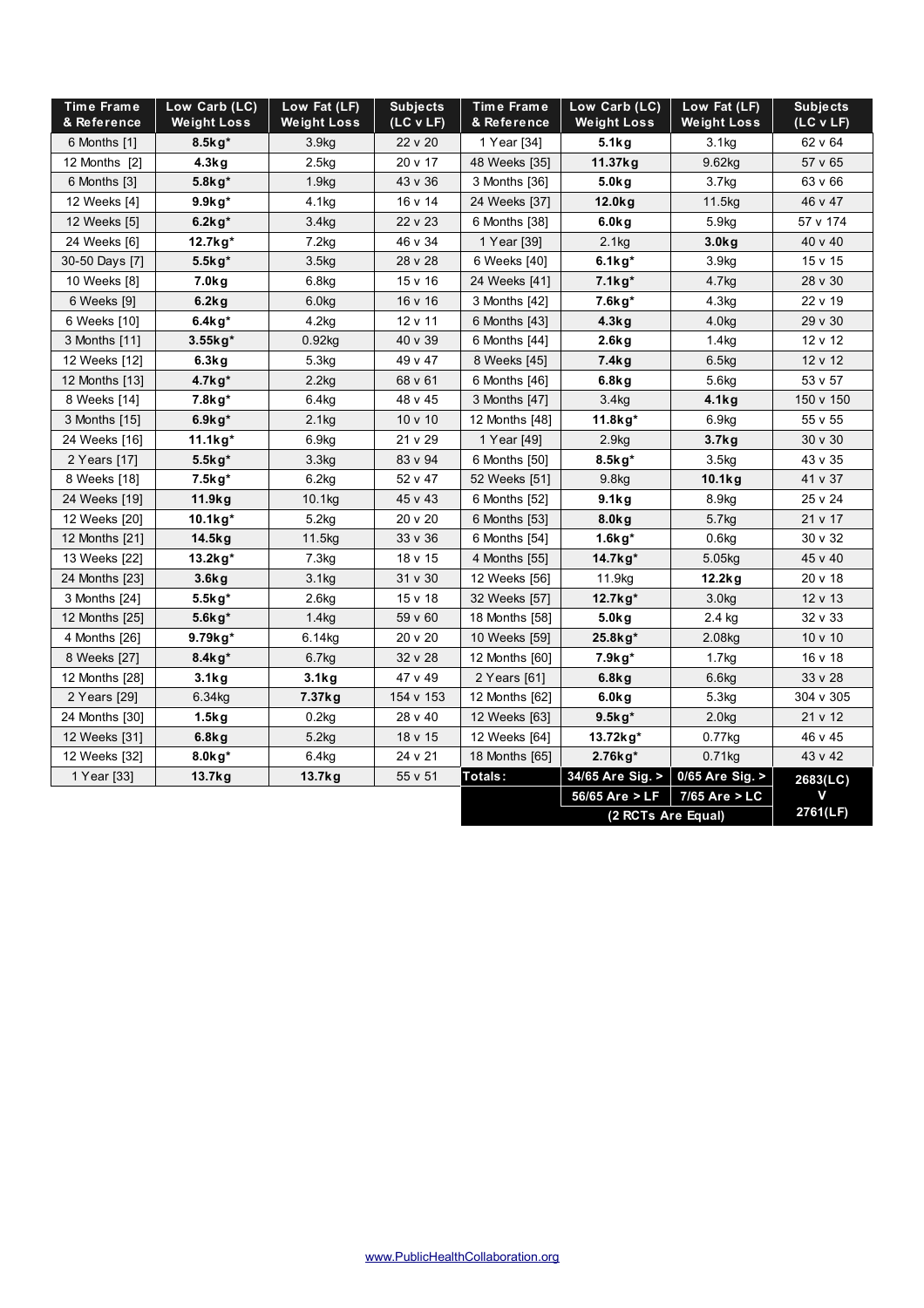## **References:**

[1] A Randomized Trial Comparing a Very Low Carbohydrate Diet and a Calorie-Restricted Low Fat Diet on Body Weight and Cardiovascular Risk Factors in Healthy Women. Brehm et al. <https://doi.org/10.1210/jc.2002-021480>

[2] A Randomized Trial of a Low-Carbohydrate Diet for Obesity. Foster et al. <https://doi.org/10.1056/NEJMoa022207>

[3] A Low-Carbohydrate as Compared with a Low-Fat Diet in Severe Obesity. Samaha et al. <https://doi.org/10.1056/NEJMoa022637>

[4] Effects of a low-carbohydrate diet on weight loss and cardiovascular risk factor in overweight adolescents. Sondike et al.<https://doi.org/10.1067/mpd.2003.4>

[5] The National Cholesterol Education Program Diet vs a Diet Lower in Carbohydrates and Higher in Protein and Monounsaturated Fat A Randomized Trial. Aude et al.<https://doi.org/10.1001/archinte.164.19.2141>

[6] A Low-Carbohydrate, Ketogenic Diet versus a Low-Fat Diet To Treat Obesity and Hyperlipidemia: A Randomized, Controlled Trial. Yancy et al.<https://doi.org/10.7326/0003-4819-140-10-200405180-00006>

[7] Comparison of energy-restricted very low-carbohydrate and low-fat diets on weight loss and body composition in overweight men and women. Volek et al.<https://doi.org/10.1186/1743-7075-1-13>

[8] Comparison of a Low-Fat Diet to a Low-Carbohydrate Diet on Weight Loss, Body Composition, and Risk Factors for Diabetes and Cardiovascular Disease in Free-Living, Overweight Men and Women. Meckling et al.<https://doi.org/10.1210/jc.2003-031606>

[9] Lack of suppression of circulating free fatty acids and hypercholesterolemia during weight loss on a highfat, low-carbohydrate diet. Hernandez et al.<https://doi.org/10.3945/ajcn.2009.27909>

[10] Perceived Hunger Is Lower and Weight Loss Is Greater in Overweight Premenopausal Women Consuming a Low-Carbohydrate/High-Protein vs High-Carbohydrate/Low-Fat Diet. Nickols-Richardson et al. <https://doi.org/10.1016/j.jada.2005.06.025>

[11] Short-term effects of severe dietary carbohydrate-restriction advice in Type 2 diabetes—a randomized controlled trial. Daly et al.<https://doi.org/10.1111/j.1464-5491.2005.01760.x>

[12] Separate effects of reduced carbohydrate intake and weight loss on atherogenic dyslipidemia. Krauss et al.<https://doi.org/10.1093/ajcn/83.5.1025>

[13] Comparison of the Atkins, Zone, Ornish, and LEARN Diets for Change in Weight and Related Risk Factors Among Overweight Premenopausal Women The A TO Z Weight Loss Study: A Randomized Trial. Gardner et al.<https://doi.org/10.1001/jama.297.9.969>

[14] Low- and high-carbohydrate weight-loss diets have similar effects on mood but not cognitive performance. Halyburton et al.<https://doi.org/10.1093/ajcn/86.3.580>

[15] A low-carbohydrate diet is more effective in reducing body weight than healthy eating in both diabetic and non-diabetic subjects. Dyson et al.<https://doi.org/10.1111/j.1464-5491.2007.02290.x>

[16] The effect of a low-carbohydrate, ketogenic diet versus a low-glycemic index diet on glycemic control in type 2 diabetes mellitus. Westman et al. <https://doi.org/10.1186/1743-7075-5-36>

[17] Weight Loss with a Low-Carbohydrate, Mediterranean, or Low-Fat Diet. Shai et al. <https://doi.org/10.1056/NEJMoa0708681>

[18] Effects of weight loss from a very-low-carbohydrate diet on endothelial function and markers of cardiovascular disease risk in subjects with abdominal obesity. Keogh et al. <https://doi.org/10.1093/ajcn/87.3.567>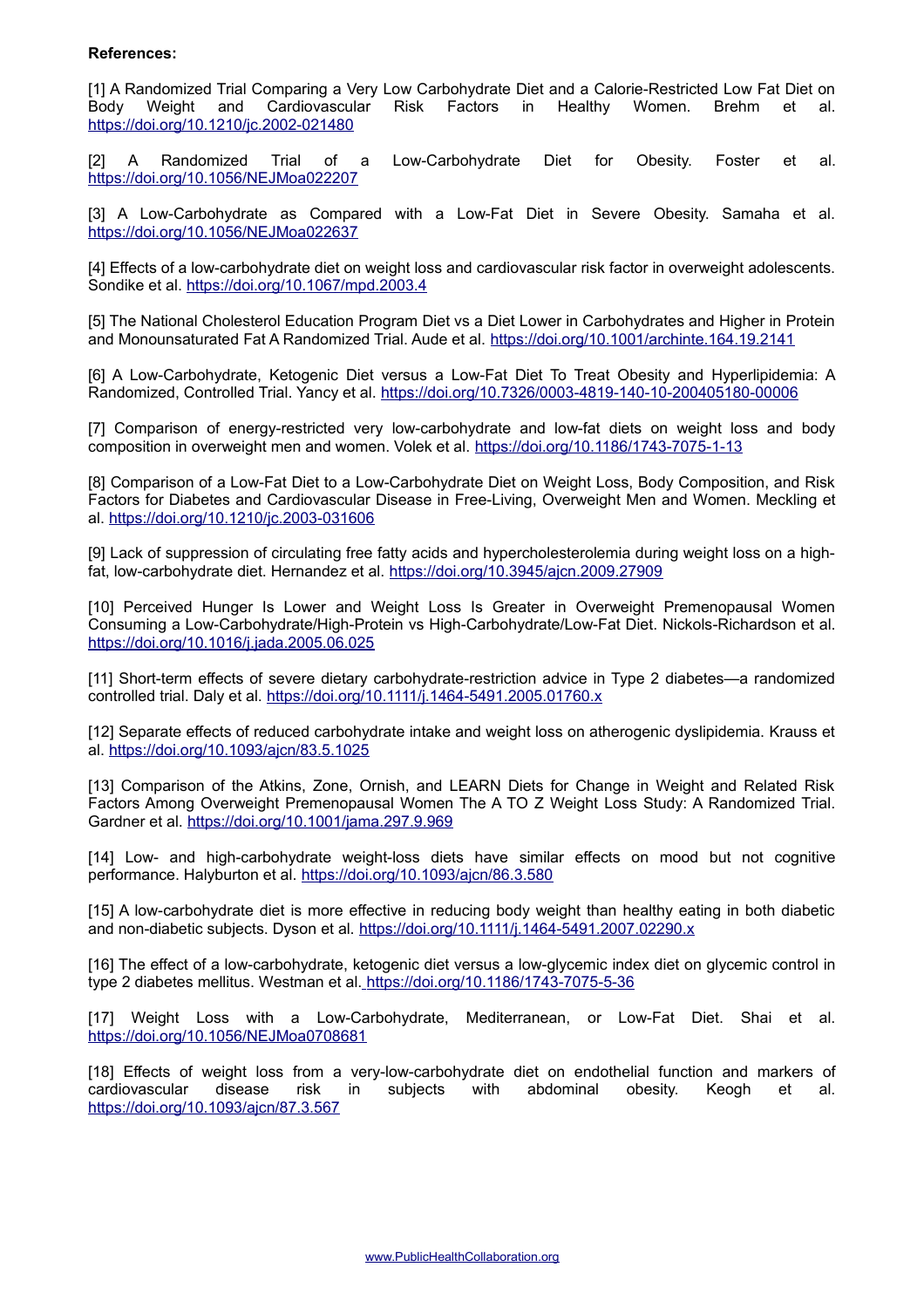[19] Metabolic Effects of Weight Loss on a Very-Low-Carbohydrate Diet Compared With an Isocaloric High-Carbohydrate Diet in Abdominally Obese Subjects. Tay et al.<https://doi.org/10.1016/j.jacc.2007.08.050>

[20] Carbohydrate Restriction has a More Favorable Impact on the Metabolic Syndrome than a Low Fat Diet. Volek et al.<https://doi.org/10.1007/s11745-008-3274-2>

[21] Long-term effects of a very-low-carbohydrate weight loss diet compared with an isocaloric low-fat diet after 12 mo. Brinkworth et al.<https://doi.org/10.3945/ajcn.2008.27326>

[22] Efficacy and Safety of a High Protein, Low Carbohydrate Diet for Weight Loss in Severely Obese Adolescents. Krebs et al.<https://doi.org/10.1016/j.jpeds.2010.02.010>

[23] In type 2 diabetes, randomisation to advice to follow a low-carbohydrate diet transiently improves glycaemic control compared with advice to follow a low-fat diet producing a similar weight loss. Guldbrand et al.<https://doi.org/10.1007/s00125-012-2567-4>

[24] A Randomized Pilot Trial of a Moderate Carbohydrate Diet Compared to a Very Low Carbohydrate Diet in Overweight or Obese Individuals with Type 2 Diabetes Mellitus or Prediabetes. Saslow et al. <https://doi.org/10.1371/journal.pone.0091027>

[25] Effects of Low-Carbohydrate and Low-Fat Diets: A Randomized Trial. Bazzano et al. <https://doi.org/10.7326/M14-0180>

[26] The Role of Energy Expenditure in the Differential Weight Loss in Obese Women on Low-Fat and Low-Carbohydrate Diets. Brehm et al.<https://doi.org/10.1210/jc.2004-1540>

[27] Effects of a Low Carbohydrate Weight Loss Diet on Exercise Capacity and Tolerance in Obese Subjects. Brinkworth et al.<https://doi.org/10.1038/oby.2009.134>

[28] Comparative Study of the Effects of a 1-Year Dietary Intervention of a Low-Carbohydrate Diet Versus a Low-Fat Diet on Weight and Glycemic Control in Type 2 Diabetes. Davis et al. [https://doi.org/10.2337/dc08-](https://doi.org/10.2337/dc08-2108) [2108](https://doi.org/10.2337/dc08-2108)

[29] Weight and Metabolic Outcomes After 2 Years on a Low-Carbohydrate Versus Low-Fat Diet: A Randomized Trial. Foster et al.<https://doi.org/10.7326/0003-4819-153-3-201008030-00005>

[30] Effects of a Low-intensity Intervention That Prescribed a Low-carbohydrate vs. a Low-fat Diet in Obese, Diabetic Participants. Iqbal et al.<https://doi.org/10.1038/oby.2009.460>

[31] Consuming a hypocaloric high fat low carbohydrate diet for 12 weeks lowers C-reactive protein, and raises serum adiponectin and high density lipoprotein-cholesterol in obese subjects. Ruth et al. <https://doi.org/10.1016/j.metabol.2013.07.006>

[32] Comparison of isocaloric very low carbohydrate/high saturated fat and high carbohydrate/low saturated fat diets on body composition and cardiovascular risk. Noakes et al.<https://doi.org/10.1186/1743-7075-3-7>

[33] Long-term Effects of a Very Low-Carbohydrate Diet and a Low-Fat Diet on Mood and Cognitive Function. Brinkworth et al.<https://doi.org/10.1001/archinternmed.2009.329>

[34] The effects of low-carbohydrate versus conventional weight loss diets in severely obese adults: one-year follow-up of a randomized trial. Stern et al.<https://doi.org/10.7326/0003-4819-140-10-200405180-00007>

[35] A Randomized Trial of a Low-Carbohydrate Diet vs Orlistat Plus a Low-Fat Diet for Weight Loss. Yancy et al. 2010.<https://doi.org/10.1001/archinternmed.2009.492>

[36] A randomized controlled trial of low carbohydrate and low fat/high fiber diets for weight loss. Baron et al. <https://doi.org/10.2105/ajph.76.11.1293>

[37] A very low-carbohydrate, low-saturated fat diet for type 2 diabetes management: a randomized trial. Tay et al.<https://doi.org/10.2337/dc14-0845>

[38] Randomised controlled trial of four commercial weight loss programmes in the UK: initial findings from the BBC "diet trials". Truby et al.<https://doi.org/10.1136/bmj.38833.411204.80>

[39] Comparison of the Atkins, Ornish, Weight Watchers, and Zone Diets for Weight Loss and Heart Disease Risk Reduction:A Randomized Trial. Dansinger et al.<https://doi.org/10.1001/jama.293.1.43>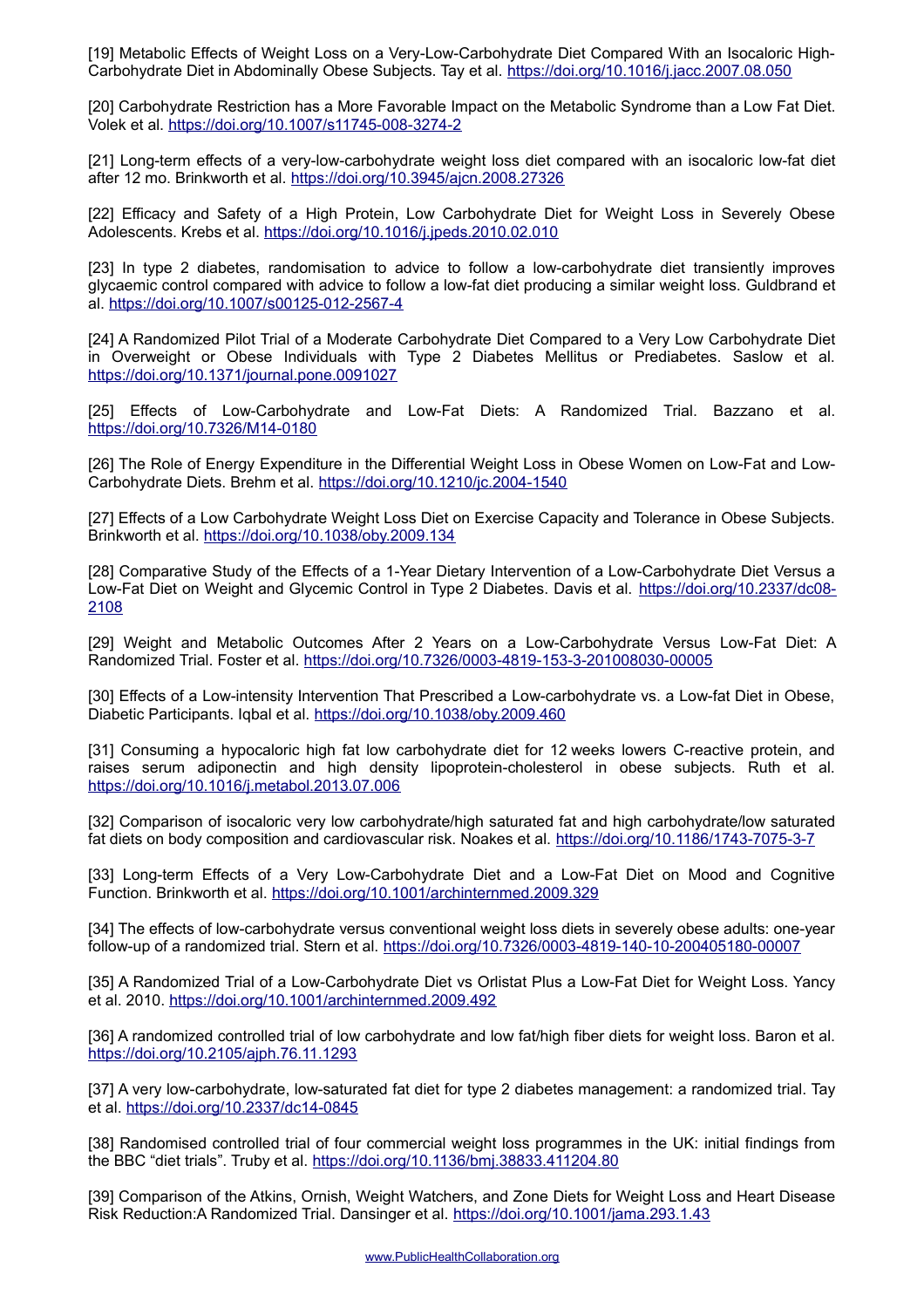[40] Very Low-Carbohydrate and Low-Fat Diets Affect Fasting Lipids and Postprandial Lipemia Differently in Overweight Men. Sharman et al.<https://doi.org/10.1093/jn/134.4.880>

[41] Comparison of high-fat and high-protein diets with a high-carbohydrate diet in insulin-resistant obese women. McAuley et al.<https://doi.org/10.1007/s00125-004-1603-4>

[42] Diet-Induced Weight Loss Is Associated with Decreases in Plasma Serum Amyloid A and C-Reactive Protein Independent of Dietary Macronutrient Composition in Obese Subjects. O'Brien et al. <https://doi.org/10.1210/jc.2004-1011>

[43] Advice to follow a low-carbohydrate diet has a favourable impact on low-grade inflammation in type 2<br>diabetes compared with advice to follow a low-fat diet Jonasson et al. diabetes compared with advice to follow a low-fat diet. Jonasson et al. <https://doi.org/10.3109/07853890.2014.894286>

[44] A non-calorie-restricted low-carbohydrate diet is effective as an alternative therapy for patients with type 2 diabetes. Yamada et al.<https://doi.org/10.2169/internalmedicine.53.0861>

[45] Low-Fat Versus Low-Carbohydrate Weight Reduction Diets Effects on Weight Loss, Insulin Resistance, and Cardiovascular Risk: A Randomized Control Trial. Bradley et al.<https://doi.org/10.2337/db09-0098>

[46] Weight loss with high and low carbohydrate 1200 kcal diets in free living women. Lean et al. <https://doi.org/10.1038/sj.ejcn.1600391>

[47] Evaluation of weight loss and adipocytokines levels after two hypocaloric diets with different macronutrient distribution in obese subjects with rs9939609 gene variant. De Luis et al. <https://doi.org/10.1002/dmrr.2323>

[48] Enhanced weight loss with protein-enriched meal replacements in subjects with the metabolic syndrome. Flechtner-Mors et al.<https://doi.org/10.1002/dmrr.1097>

[49] Long-term effects of a low carbohydrate, low fat or high unsaturated fat diet compared to a nointervention control. Lim et al.<https://doi.org/10.1016/j.numecd.2009.05.003>

[50] A randomized study comparing the effects of a low-carbohydrate diet and a conventional diet on lipoprotein subfractions and C-reactive protein levels in patients with severe obesity. Seshadri et al. <https://doi.org/10.1016/j.amjmed.2004.04.009>

[51] Comparison of low- and high-carbohydrate diets for type 2 diabetes management: a randomized trial. Tay et al.<https://doi.org/10.3945/ajcn.115.112581>

[52] Weight loss on low-fat vs. low-carbohydrate diets by insulin resistance status among overweight adults and adults with obesity: A randomized pilot trial. Gardner et al.<https://doi.org/10.1002/oby.21331>

[53] Metabolic impact of a ketogenic diet compared to a hypocaloric diet in obese children and adolescents. Partsalaki et al.<https://doi.org/10.1515/jpem-2012-0131>

[54] A randomized controlled trial of 130 g/day low-carbohydrate diet in type 2 diabetes with poor glycemic control. Sato et al.<https://doi.org/10.1016/j.clnu.2016.07.003>

[55] Short-term safety, tolerability and efficacy of a very low-calorie-ketogenic diet interventional weight loss program versus hypocaloric diet in patients with type 2 diabetes mellitus. Goday et al. <https://doi.org/10.1038/nutd.2016.36>

[56] Visceral adiposity and metabolic syndrome after very high–fat and low-fat isocaloric diets: a randomized controlled trial. Veum et al.<https://doi.org/10.3945/ajcn.115.123463>

[57] An Online Intervention Comparing a Very Low-Carbohydrate Ketogenic Diet and Lifestyle Recommendations Versus a Plate Method Diet in Overweight Individuals With Type 2 Diabetes: A Randomized Controlled Trial. Saslow et al.<https://doi.org/10.2196/jmir.5806>